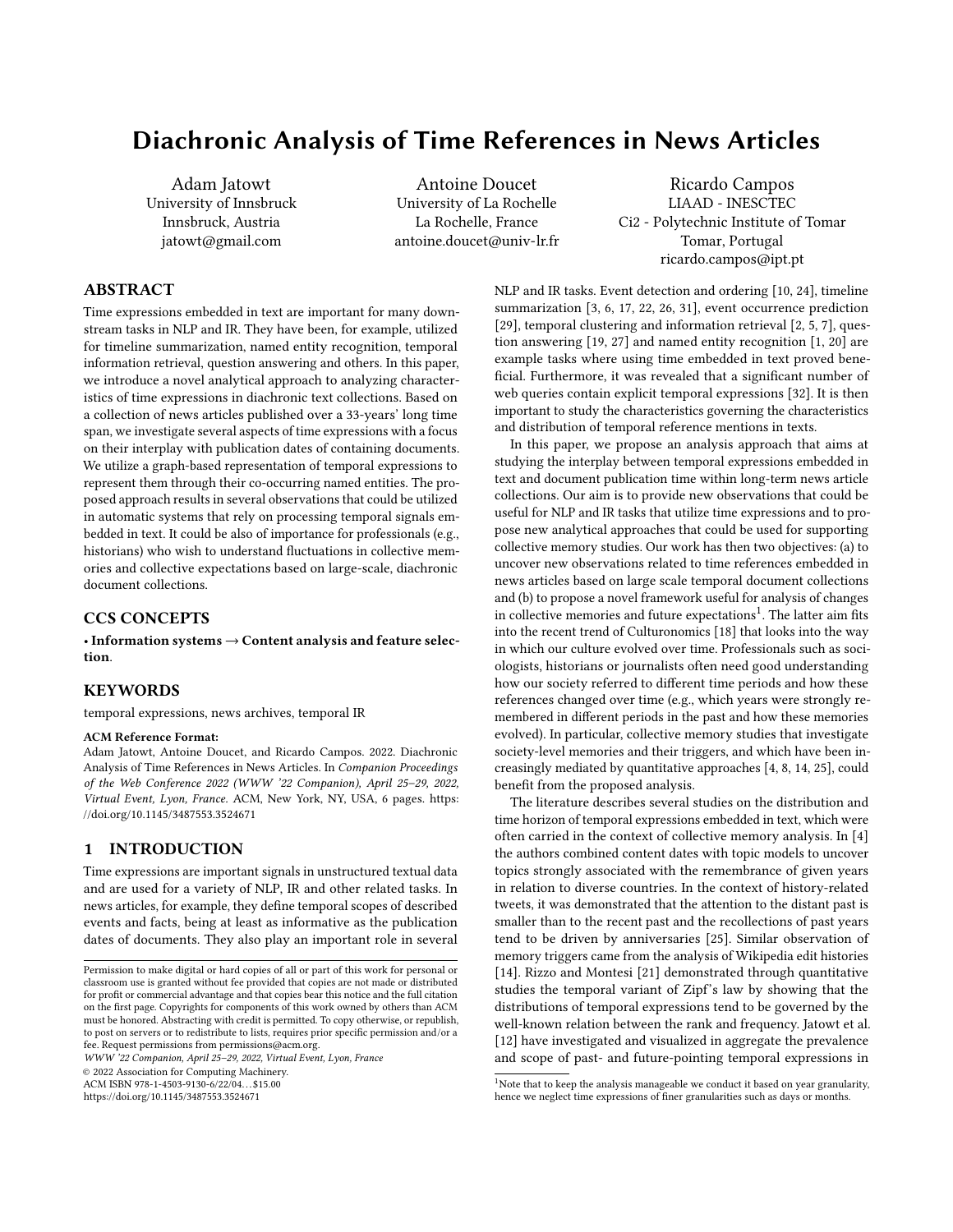Twitter. An aggregate analysis of date mentions was also done over street names in [23]. Diachronic analysis of time references within temporal document collections was however less researched. In [9] the authors investigated diachronic changes of temporal expressions based on relative entropy in scientific writing ranging from 1665 to 2007. In this paper, we conduct frequency, semantic, and time-based analysis of content dates (i.e., year mentions) within a 20 years long collection of news articles. We employ a technique of graph-based embeddings and of temporal embeddings, and utilize named entities for representing years, as entities are the essence of news and are strongly associated with temporal signals [1, 20].

### 2 DATASET

The dataset is composed of New York Times articles that were published from Jan 1, 1981 to Mar 28, 2013 and which were crawled online, similarly to the procedure employed by Yao et al. [30]. In total, our document collection contains 282,412 news articles belonging to 4 decades. Named entities were extracted from the article content using the Stanford Natural Language toolkit for named entity extraction<sup>2</sup>. After lowercasing, there were 4,484,145 entity instances found, resulting in 706,163 unique entities. Entities were grouped into four types: year, location, organization, person.

All the entities, except years, were then further filtered to retain only those that appear at least 20 times. This resulted in 20,593 unique entities (there are about 17k, 19.5k, 19.3k, and 11.6k unique entities in the 1980s, 1990s, 2020s and 2010s decade, respectively) which were used for creating the co-occurrence graph further described in Sec. 5. In our analysis, we focus on the year references between 1900 and 2020<sup>3</sup>, based on the prior study in literature which revealed that time references of yearly granularity are most commonly used when referring to distant periods  $[13]^4$ . In the remainder of the paper we use an expression content years to denote years mentioned as temporal expressions in the content of news articles to distinguish them from publication years of these articles.

## 3 ANALYSIS

#### 3.1 Frequency Analysis

We first look into how year mentions are distributed over time in our dataset. Fig. 1 shows the distributions of year mentions (called also content years) in each segment<sup>5</sup> of the dataset's interval (i.e., period from 1981 to 2013). For facilitating the visualization, we indicate with the same color the year mentions that belong to the same decade. First, we notice that the mentions of content years from the 1980s, 1990s, 2000s and 2010s are the most common in our dataset. Rizzo and Montesi [21] have already demonstrated that most of the content temporal expressions fall within the time scope of an underlying dataset. This can be indeed observed in Fig. 1 as the content years of 80s, 90s and 00s decades are the most common. What we can additionally see is that distant past decades (1900s-1930s), such as ones from around the beginning of the last century, are much less common, and they tend to appear relatively

more uniformly over time than the years from the later decades (1940s-1970s), which are subject to sharper decreases.

The low frequency and low variance of frequencies of content years that point to the outside periods of our dataset (in our case these are content years of 1900s-1970s and of 2020s) is also evident in Fig. 2. Fig. 2 plots the so-called standardized variance of the frequency of content dates computed over the time period covered by our dataset. In particular, the vertical axis gives the coefficient of variation (also known as the relative standard deviation) which is defined as the ratio of standard deviation to the mean, both of which are calculated over 33 year-long segments of the dataset. The frequency of year mentions is shown on the other hand on the horizontal axis. For computing the variance, we first divided the dataset span into 33 year segments and then we measured the frequency of each unique content year mention in every segment. We could then compute content years' variances and plot Fig. 2 to see if we can corroborate the prior observations from Fig. 1.

To facilitate the visualization and comparison between Fig. 1 and Fig. 2, years of each particular decade are marked by the same distinctive color. The individual years in Fig. 2 are distinguished by labels representing their last-digits. For instance, the number 9 occurring at the very top of the figure with a dot in pink colour indicates the content date "2019" since pink is used to denote the last decade (2010s). We can observe that while this year has a rather moderate frequency, it is subject to the highest variation.

Overall, we can see that years in the early decades (i.e., distant past) occur with quite low average frequency, thus confirming the intuition that distant past matters less than the near past. They also tend to be mentioned rather uniformly over the duration of our dataset (i.e., from 1981 to 2013) as indicated by their low relative standard deviation. Another thing to note is that both the mean frequency as well as the relative standard deviation tend to increase for the content years which are closer to the left boundary of the dataset (i.e., 1981) when following the timeline from the past to future. This trend reverses, however, for future-pointing content years, i.e., years after the dataset's right boundary (i.e., 2013) that are indicated in red. The future years again occur relatively less frequently and are subject to smaller variations across the dataset span compared to the years of 1980s-2010s. Quite high variation is on the other hand characterizing the years that fall within the range of the collection span (i.e., 1981 to 2013) which is likely due to the typical focus on freshness and recency in news articles.

Round years (i.e., the first years of each decade denoted by labels "0") have usually higher mean frequency than their nearby years. The round years also occur with a relatively low variance, usually lower than other years of the same corresponding decade. This is likely because they may serve as a kind of temporal landmarks or due to the occurrence of decade-denoting references like 1980s.

# 4 ENTITY CO-OCCURRENCE ANALYSIS

We now turn our attention to the analysis of the co-occurrence of year mentions with other entities. The plot in Fig. 3 shows the relation between the average frequency of content years computed over all the segments of the dataset (x-axis) and the total number of entities that these content years co-occur with in the dataset (yaxis). By looking at the figure one can notice the positive correlation between the content year's frequency and its level of co-occurrence

<sup>2</sup><https://nlp.stanford.edu/software/CRF-NER.html>

<sup>&</sup>lt;sup>3</sup>Note that since NYT dataset ends in 2013, our analysis also involves future pointing years that is years from 2013 to 2020.<br><sup>4</sup>We decided to start from 1900 since the expressions pointing to years before 1900

were relatively rare in our dataset.

<sup>5</sup>We use yearly granularity hence the segments have unit length of 1 year.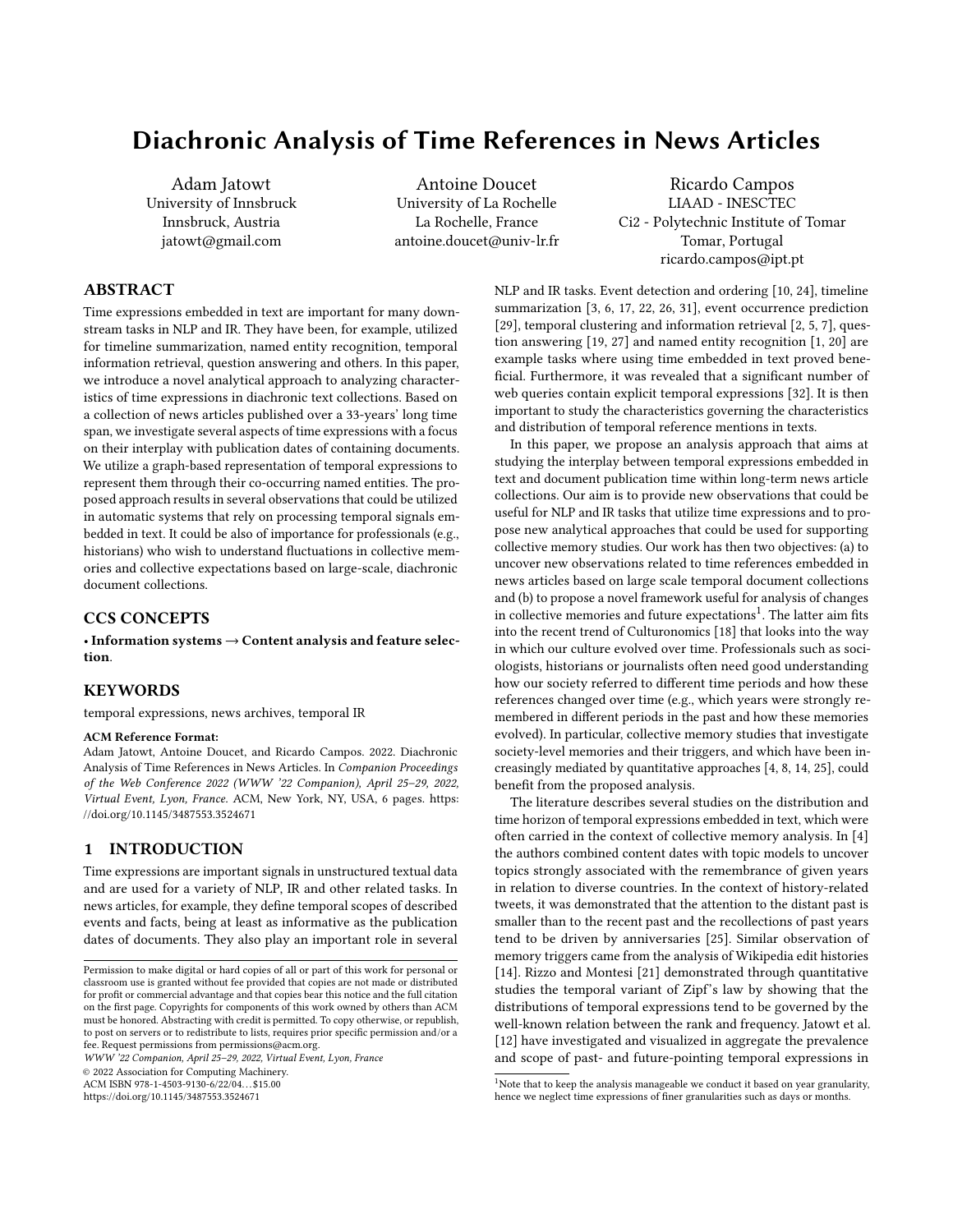

Figure 1: Distributions of decades corresponding to the content years in each year-long segment of the dataset span. Best viewed in color.



Figure 2: Average frequency of the content years (x-axis) vs. their coefficients of variation (y-axis) computed over the 33 year segments. A content year is indicated by its last digit and by the color of its corresponding decade. Best viewed in color.

with entities per year. We can also observe that the degree of the cooccurrence with entities is the highest for the years that fall within the dataset's time span, while it gets lower for the years before and after that time span. This means the texts about the years before the collection's start date and the years after the collection's end have smaller numbers of co-occurring entities than the other dates. Also, as we see, round years have on average higher co-occurrence

with entities than the other years in their respective decades, which corresponds to the observation from Fig. 2.

#### 5 SEMANTIC ANALYSIS OF CONTENT YEARS

We next embed years based on the entities they co-occur with. For this, we first create a graph  $G = (V, E)$  such that a vertex  $v_i \in V$  represents an entity (any entities including also content years which are considered as entities as well) and the weight of an edge  $e_j \in E$  is determined by using Pointwise Mutual Information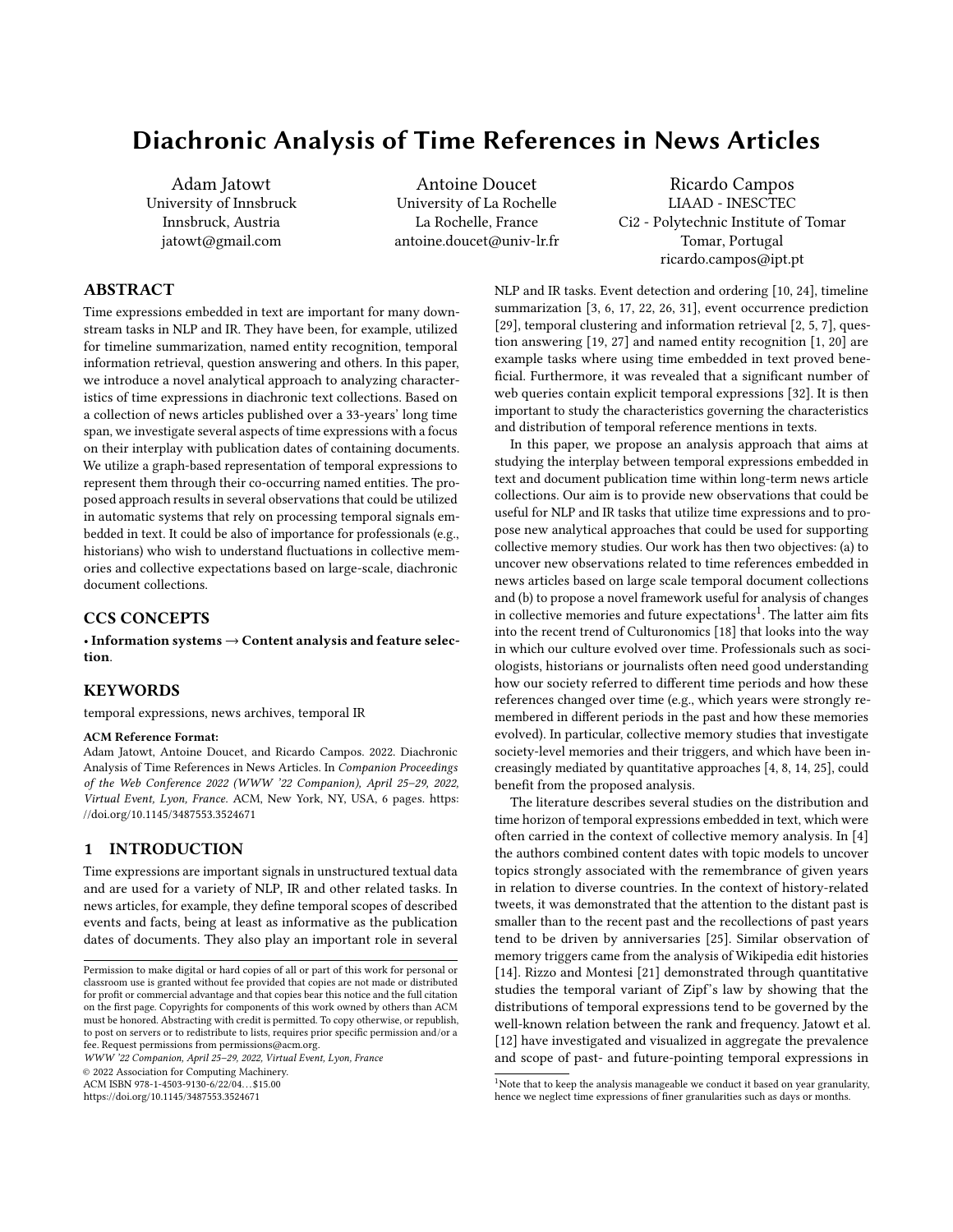

Figure 3: The total count of content years (x-axis) vs. the average number of unique entities that co-occur with them computed over yearly chunks of the dataset. A given year is represented by displaying its last digit and by the color of its corresponding decade. Best viewed in color.

(PMI) measure of association computed at the document level<sup>6</sup>. We then use node2vec [11], a popular graph embedding approach, to compute year embedding vectors with dimensions set to  $128^7$ . Finally, we display in Fig. 4 the content year embeddings from our dataset on a 2D plot using t-SNE visualization [16].

As we can observe, the chronologically close years are generally located near each other, although this is rather less obvious for the distant past years. The past years are positioned on the bottom left, and these are followed by the years just before and within the dataset's time interval, which are situated around the lower middle of the figure. Future years appear to be separated from the rest of the pack and sit on the top right. The overall shape of the plot is quite interesting as the density (or spatial dispersion) of near years' seem to change along the time from less to more compact once we move from the past towards the present. The distant past (1900- 1939) occupies a relatively large round area, while the more recent past (1940-1979) "becomes narrower" and the "present" (1980-2013) has already a quite elongated plot shape. One interpretation for this could be that years in the distant past tend to be quite diverse and often dissimilar from each other, and their chronological distance is less correlated with their semantic similarity. On the other hand, the semantic similarity between the more recent years is more governed by their chronological order, so that chronologically nearby years are close to each other. However, when the temporal distance increases, so does the dissimilarity, hence the correlation between the two is stronger for more recent years (hence the elongated plot).

#### 6 TEMPORAL ANALYSIS

Finally, we would like to quantify the degree of drift that the semantics of each year underwent over the time span of the dataset. We thus need an approach that allows comparing the year embeddings computed over different decades of our dataset. To this regard, we create 4 graphs (each one for a different decade of data split) such that for each graph  $G^i = (V^i, E^i)$  a vertex  $v_j \in V^i$  represents all the entities including also years, and the weight of an edge  $e_j \in E^i$  is determined by using Pointwise Mutual Information (PMI) measure of association between nodes computed on the document level in a similar way as in Sec. 5. What is important to note is that each graph is created based on data from a particular decade that the dataset spans over (i.e., 1980's, 1990's, 2000's and 2010's). The resulting graphs represent the co-occurrence data of all the entities in each of these four decades. We then use a method that relies on retraining the embeddings sequentially from the oldest decade (i.e., 1980s) to the latest decade (i.e., 2000s) [15] such that the model's parameters obtained after training on one decade (i.e., on graph  $\overrightarrow{G}^i$ ) are updated by subsequently training on the data from the next decade (i.e., on graph  $G^{i+1}$ ). In this way, we generate 120 vectors that represent all the analyzed content years (i.e., ones from 1900 to 2020) in each decade of the dataset span ('80s, '90s, '00s and '10s). Hence in total there are 480 vectors as each of 120 content years is represented by 4 vectors where each one corresponds to one of 4 different decades covered by our dataset. We then use the Affinity Propagation (AP) clustering $^8$  to capture the similarities and differences between year embeddings trained over different temporal chunks of the dataset (i.e., four decades: '80s, '90s, '00s and '10s). AP is a clustering method based on a message passing mechanism

 $^6\rm{We}$  have dropped edges whose entities co-occurred less than 15 times in the dataset. <sup>7</sup>We use the following implementation: [https://github.com/aditya-grover/node2vec/](https://github.com/aditya-grover/node2vec/blob/master/src/main.py) [blob/master/src/main.py](https://github.com/aditya-grover/node2vec/blob/master/src/main.py) with default values (walk-length: 80, num-walks: 20, windowsize: 10, etc.)

 $8$ We utilize Scikit-learn implementation with the default parameters.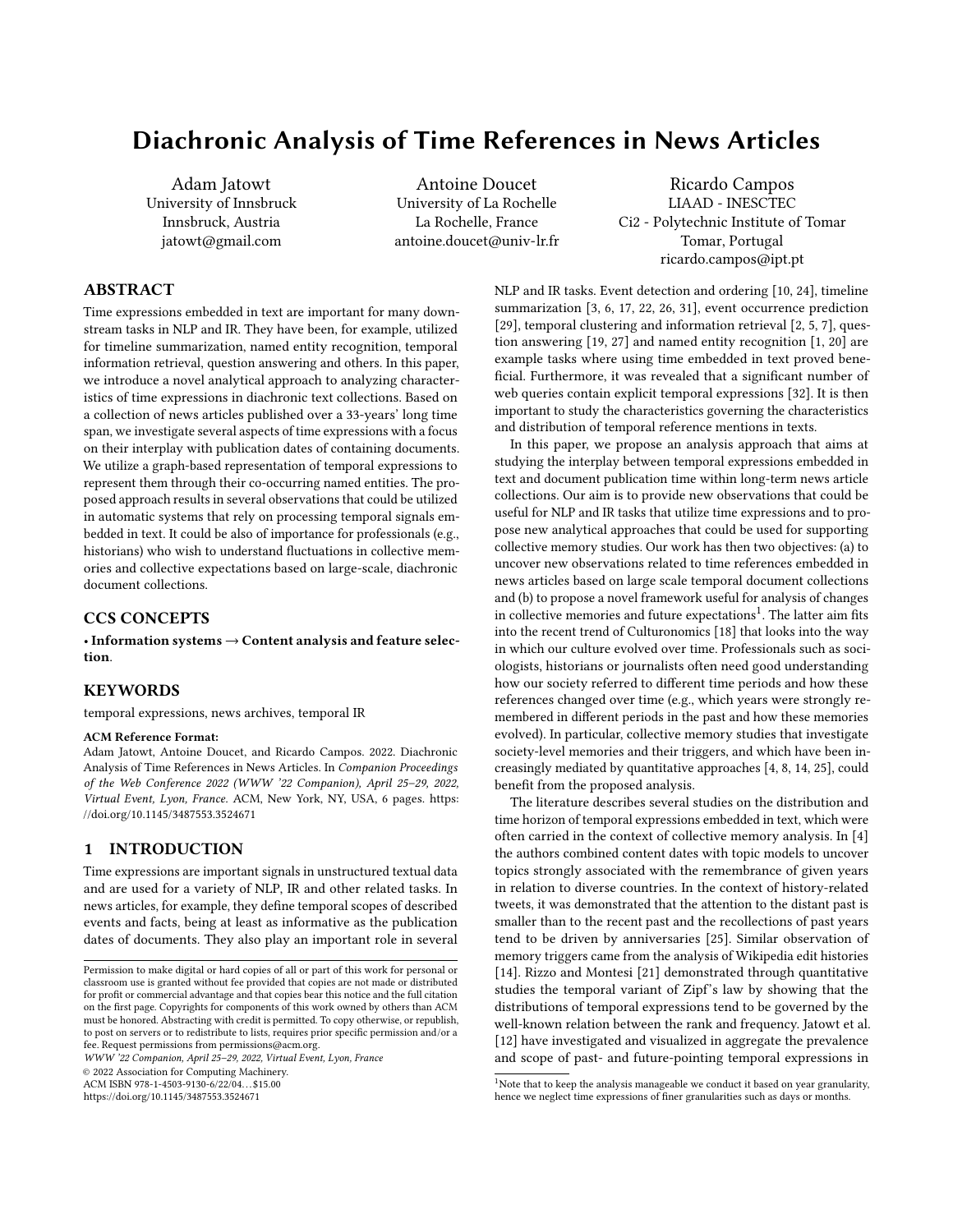

Figure 4: Similarities of year embeddings. Best viewed in color.

that does not require setting the number of clusters. The number of clusters is decided automatically based on the input dataset. After applying AP to our 480 embedding vectors of years, we obtained 51 clusters which are shown by color coding in Fig. 5. Each cell of Fig. 5 corresponds to a particular content year (indicated as the row number from 1900 to 2020) that is embedded based on data from a given decade of the dataset's span (see the column labels: '80s, '90s, '00s and '10s). The numbers in cells and their colors correspond to particular clusters (the numbers represent cluster ids).

It is interesting to observe that only for one year (1953) all the four vector representations of that year fall into the same cluster. Most of the time, embeddings of the same year that were derived on the basis of different decades are placed in different clusters meaning that the semantics of content dates tend to differ quite much in different temporal splits of the dataset. Only 13 years (i.e., only 11% of the studied years) have 3 or more of their representations (out of 4 possible) that belong to the same cluster. Interestingly, 37 years, which constitutes over 30% of all the analyzed content years, have each of their representations belonging to a different cluster. Also, we observe in Fig. 5 that clusters tend to be spaced column-wise rather than row-wise, and that they cover relatively coherent regions considering the rather long time span of content years (120 years). Overall, these findings indicate that the same year tends to be represented differently based on different temporal portions of dataset used, even if the year is in the distant past or far future w.r.t. the interval covered by this dataset.

#### 7 CONCLUSIONS

We presented in this paper a framework for analyzing temporal signals in diachronic text collections in a novel way focusing on the interplay between the content and publication dates. The analysis can be adapted to support investigating collective memories and collective expectations from large temporal document datasets. Finally, the observations we discuss help in better understanding the characteristics of time references embedded in text. We summarize them below:

- Time expressions that refer to the time interval of a temporal news collection are most common, have higher average frequency and are subject to higher fluctuations than temporal expressions which refer to the outside of that interval. They also tend to co-occur with a larger number of entities.
- Distant past years are less similar to each other than the more recent years are.
- Chronological order plays stronger role in inter-year similarities for years within the dataset interval or close to it, than for other more distant years.
- The same years have different semantics in different temporal splices of the dataset that used for computing their embeddings, even if these years belong to the distant past or the far future.

The above findings could be incorporated in various applications that utilize temporal expressions. For example, they could be applied for normalizing the frequencies of temporal signals found in texts or for estimating their relative importance. It is expected that a year in a distant past should be on average less frequent than any more recent year, hence if the frequency of the two years is similar, we should assign the higher importance to the more distant year. In another example, event-to-event linking in timeline generation [22] could incorporate the expected similarity change between descriptions of events from different years depending on the distance